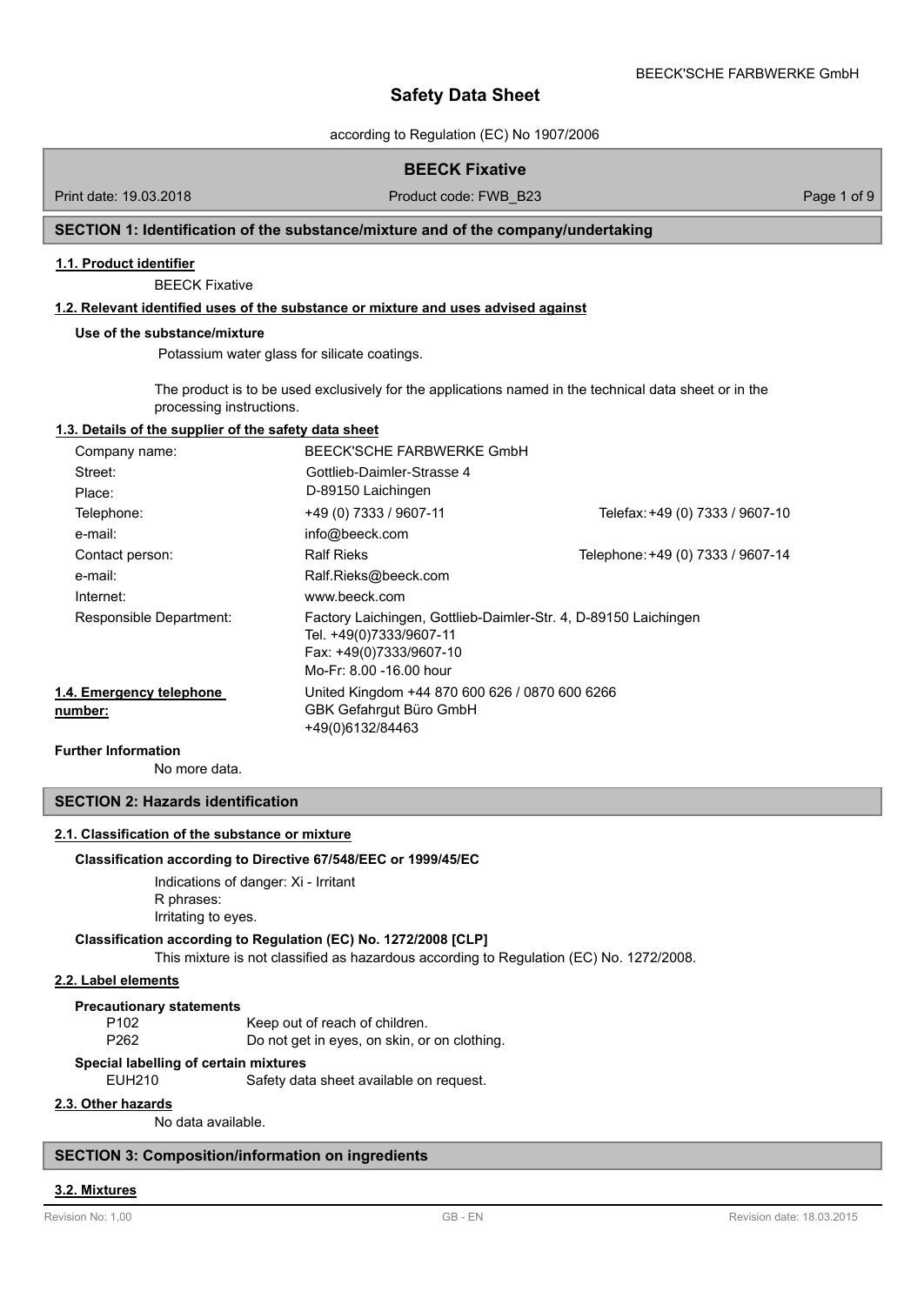according to Regulation (EC) No 1907/2006

**BEECK Fixative**

Print date: 19.03.2018 Product code: FWB\_B23 Page 2 of 9

# **Chemical characterization**

Water: 25 - 35 %

#### **Hazardous components**

| <b>EC No</b>    | Chemical name                                                   | Quantity    |
|-----------------|-----------------------------------------------------------------|-------------|
| CAS No          | Classification according to Directive 67/548/EEC                |             |
| Index No        | Classification according to Regulation (EC) No. 1272/2008 [CLP] |             |
| <b>REACH No</b> |                                                                 |             |
| 215-199-1       | Silicic acid, potassium salt; Molar ratios > 3,2 (< 40%)        | $65 - 70$ % |
| 1312-76-1       |                                                                 |             |
|                 |                                                                 |             |

Full text of R-, H- and EUH-phrases: see section 16.

## **SECTION 4: First aid measures**

# **4.1. Description of first aid measures**

#### **General information**

Show this safety data sheet to the doctor in attendance. Never give anything by mouth to an unconscious person. Lay the affected person down and keep him still; If unconscious, place the person in the recovery position.

#### **After inhalation**

Move to fresh air. Lay the affected person down, and keep her or him warm and calm. If symptoms persist, call a physician. In case of irregular breathing or respiratory arrest: Oxygen or artificial respiration, if needed.

#### **After contact with skin**

Wash contaminated skin areas thoroughly with soap and water. Remove soiled clothing. Do not use solvents or thinners. Obtain medical attention.

# **After contact with eyes**

Rinse with plenty of water immediately, also under the eyelids, for at least 15 minutes. Remove contact lenses after the first 1 - 2 minutes and continue flushing. Consult an ophthalmologist immediately.

#### **After ingestion**

Immediately give large quantities of water to drink. Do not induce vomiting.

In the event of spontaneous nausea and unconsciousness, keep the head back and bring the patient into the recovery position. Keep the respiratory tract open, prevent aspiration. Lay the affected person down, and keep her or him warm and calm. Consult a physician.

#### **4.2. Most important symptoms and effects, both acute and delayed**

May cause eye/skin irritation. nausea, vomiting, cough, shortness of breath, abdominal pain.

# **4.3. Indication of any immediate medical attention and special treatment needed**

Symptomatic treatment (decontamination and vital functions).

If necessary, contact poisson centre.

# **SECTION 5: Firefighting measures**

# **5.1. Extinguishing media**

# **Suitable extinguishing media**

The product itself does not burn. Use extinguishing measures that are appropriate to the environment.

## **Unsuitable extinguishing media**

Do not use a solid water stream as it may scatter and spread fire.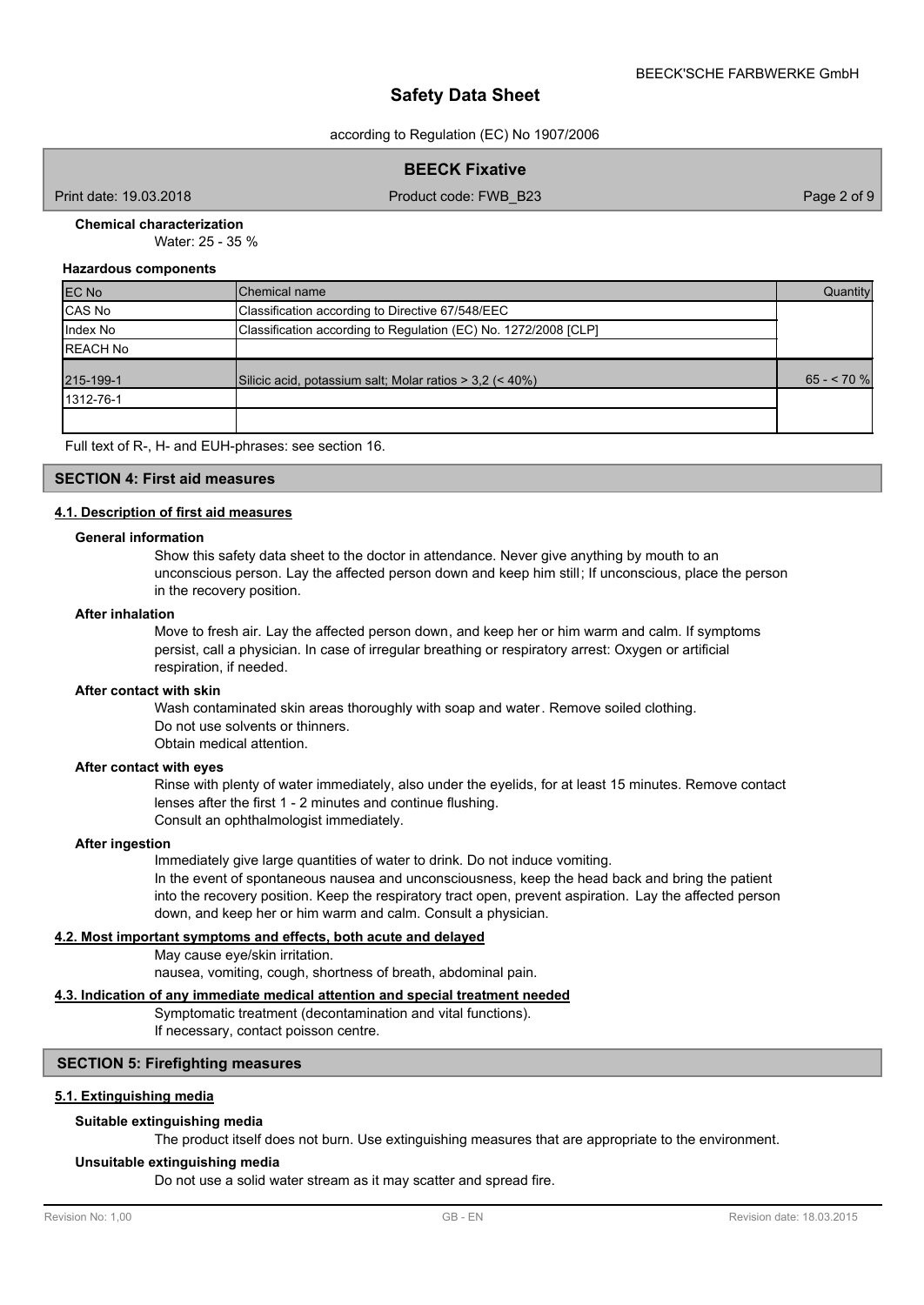according to Regulation (EC) No 1907/2006

# **BEECK Fixative**

## Print date: 19.03.2018 Product code: FWB\_B23 Page 3 of 9

#### **5.2. Special hazards arising from the substance or mixture**

The release of the following substances is possible in a fire: carbon dioxide (CO2), carbon monoxide (CO), smoke, nitrogen oxides (NOx).

The inhalation of hazardous decomposition products may cause serious health damage.

#### **5.3. Advice for firefighters**

Do not breathe in the vapours and combustion gases. Wear self-contained breathing apparatus for fire fighting, if necessary.

#### **Additional information**

The combustion gases are partially condensed with the water used to extinguish the fire and end up as a contaminant in this water.

Do not let product enter drains.

#### **SECTION 6: Accidental release measures**

#### **6.1. Personal precautions, protective equipment and emergency procedures**

Evacuate personnel to a safe area. Ensure adequate ventilation, especially in confined areas. Do not breathe in vapours and mist.

Use personal protective equipment. Wear suitable gloves and eye/face protection. Avoid bringing product in contact with the skin.

Slipping hazard due to leakage.

#### **6.2. Environmental precautions**

May not end up in waste water or open waters. Entry into rivers or surface water is to be prevented by the erection of barriers made of sand or earth or by other suitable barriers. Contact the responsible authority immediately if the product ends up in the soil, a body of water, or the sewer system.

#### **6.3. Methods and material for containment and cleaning up**

Soak up with inert absorbent material (e.g. sand, silica gel, acid binder, universal binder). Dispose of as described in section 13. After cleaning, flush away traces with water.

#### **6.4. Reference to other sections**

See section 8, 13

## **SECTION 7: Handling and storage**

#### **7.1. Precautions for safe handling**

#### **Advice on safe handling**

Provide sufficient air exchange and/or exhaust in work rooms. Containers keep tightly closed. Avoid contact with skin and eyes.

The further treatment / removal of coatings by grinding, burning, etc. may create hazardous dust and/or vapour. Wear suitable gloves and eye/face protection.

Do not breathe vapours/dust. When using, do not eat, drink, or smoke.

Suitable protective equipment: See section 8.

# **Advice on protection against fire and explosion**

The product is not flammable.

The product is not explosive.

# **Further information on handling**

Comply with the health and safety at work laws. Handle, store and transport in compliance with local regulations and in labelled containers that are suitable for this product.

Do not use containers from following material: aluminium, zinc, glass.

Take notice of the directions of use on the label.

# **7.2. Conditions for safe storage, including any incompatibilities**

#### **Requirements for storage rooms and vessels**

Store in compliance with the local regulations. Store sealed in the original container. Keep in a dry, cool place. Protect from freezing.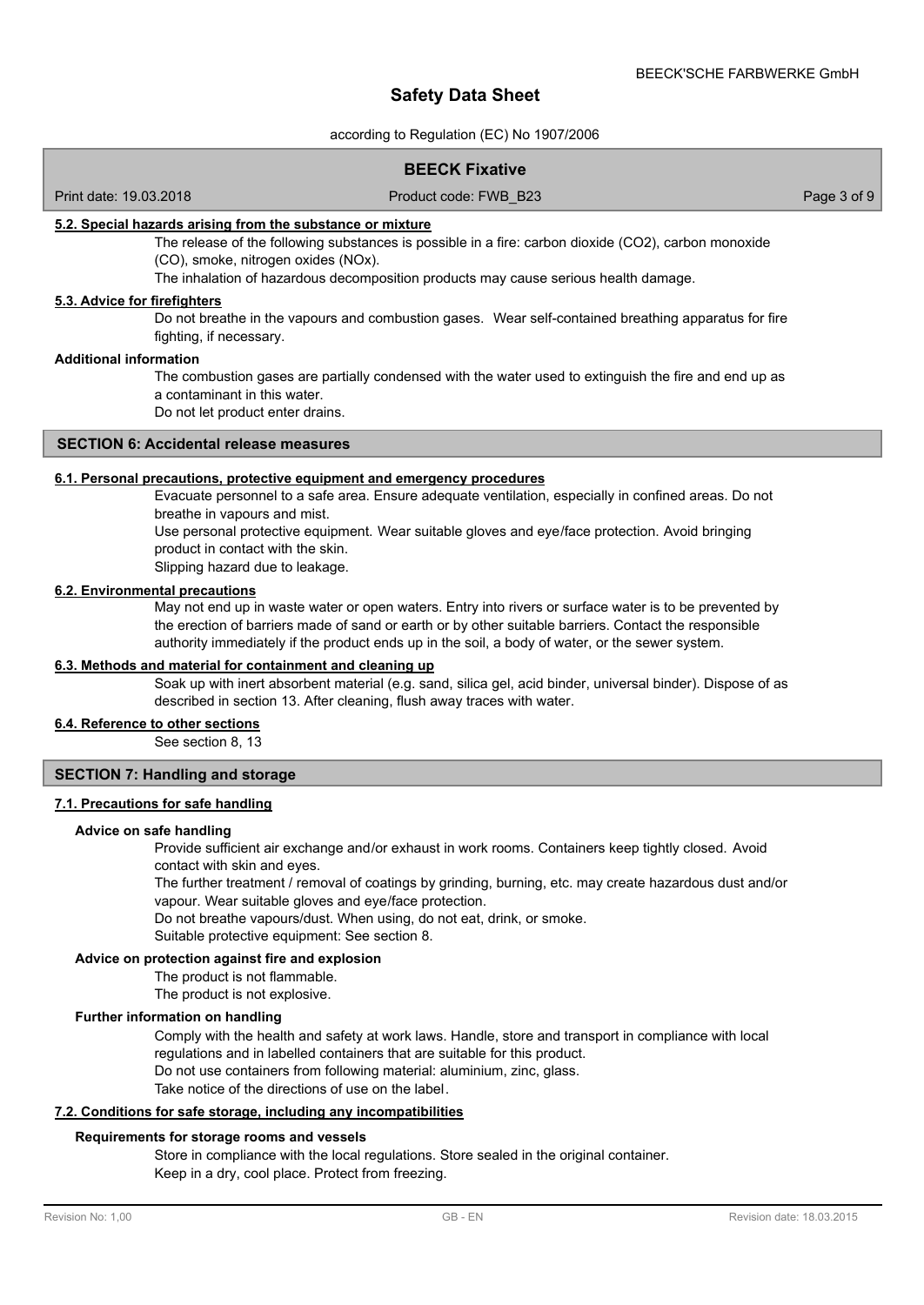according to Regulation (EC) No 1907/2006

# **BEECK Fixative**

Print date: 19.03.2018 Product code: FWB\_B23 Page 4 of 9

#### **Advice on storage compatibility**

Do not store near acids.

## **Further information on storage conditions**

Smoking in the storage rooms is forbidden. Entry by unauthorized individuals is forbidden. Keep at temperatures between 5°C and 25°C. Already opened containers should be closed thoroughly and should be stored upright in order to

prevent leakage. **7.3. Specific end use(s)**

No data available.

# **SECTION 8: Exposure controls/personal protection**

#### **8.1. Control parameters**

# **8.2. Exposure controls**

## **Appropriate engineering controls**

Ensure adequate ventilation, especially in confined areas. This can be achieved by local or space exhaust. If this is not sufficient, in order to hold the solvent vapour concentration lower than the occupational exposure limit an approved respiratory protection apparatus must be worn.

#### **Protective and hygiene measures**

Avoid contact with skin and eyes. Do not breathe in vapours or spray mist. Remove and wash contaminated clothing before re-use. Do not eat, drink, smoke or take snuff at work. Wash hands before breaks and immediately after handling the product. Keep away from food, drink and animal food stuffs.

#### **Eye/face protection**

Wear suitable gloves and eye/face protection.

#### Eye wash.

#### **Hand protection**

Protective gloves.

The manufacturer recommends the following glove materials: PVC- or rubber gloves. Safety gloves should be selected for the actual conditions of use and in accordance with the instructions for use provided by the manufacturer. Preventive skin protection: skin protection cream.

## **Skin protection**

Impervious clothing, boots, apron, protective gloves.

Take off all contaminated clothing immediately. Wash contaminated skin areas thoroughly with soap and water.

#### **Respiratory protection**

When workers are facing concentrations above the exposure limit, they must use appropriate certified respirators. In order to avoid inhalation of spray-mist and sanding dust, all spraying and sanding must be done wearing adequate respirator.

## **Environmental exposure controls**

Do not flush into surface water or sanitary sewer system.

#### **SECTION 9: Physical and chemical properties**

# **9.1. Information on basic physical and chemical properties**

| Physical state: | liauid     |
|-----------------|------------|
| Colour:         | colourless |
| Odour:          | odourless  |

**Test method**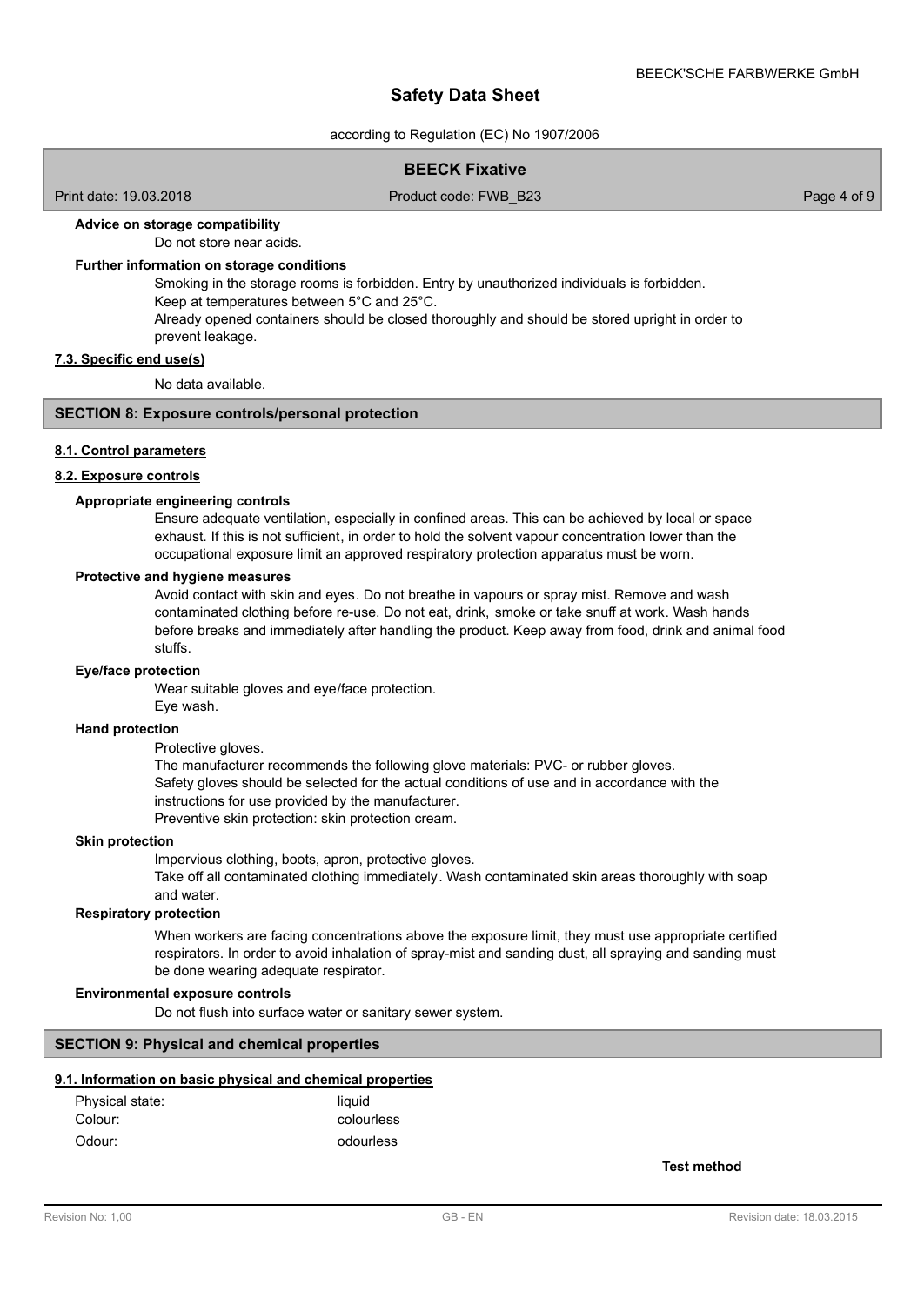## according to Regulation (EC) No 1907/2006

|                                                   | <b>BEECK Fixative</b>    |             |
|---------------------------------------------------|--------------------------|-------------|
| Print date: 19.03.2018                            | Product code: FWB_B23    | Page 5 of 9 |
| pH-Value:                                         | 11                       |             |
| Changes in the physical state                     |                          |             |
| Melting point:                                    | No data available.       |             |
| Initial boiling point and boiling range:          | No data available.       |             |
| Sublimation point:                                | No data available.       |             |
| Softening point:                                  | No data available.       |             |
| Pour point:                                       | No data available.       |             |
| Flash point:                                      | not applicable           |             |
| <b>Explosive properties</b><br>No data available. |                          |             |
| Lower explosion limits:                           | No data available.       |             |
| Upper explosion limits:                           | No data available.       |             |
| Auto-ignition temperature                         |                          |             |
| Solid:                                            | No data available.       |             |
| Decomposition temperature:                        | No data available.       |             |
| Vapour pressure:                                  | No data available.       |             |
| Density:                                          | $1,16$ g/cm <sup>3</sup> |             |
| Water solubility:                                 | No data available.       |             |
| Solubility in other solvents                      |                          |             |
| No data available.                                |                          |             |
| Partition coefficient:                            | No data available.       |             |
| Viscosity / dynamic:                              | $< 500$ mPa $\cdot$ s    |             |
| Viscosity / kinematic:                            | No data available.       |             |
| Vapour density:                                   | No data available.       |             |
| 9.2. Other information                            |                          |             |
| Solid content:                                    | No data available.       |             |
| No data available.                                |                          |             |
| <b>SECTION 10: Stability and reactivity</b>       |                          |             |
| 10.1. Reactivity                                  |                          |             |
| No data available.                                |                          |             |

#### **10.2. Chemical stability**

Stable under proper storage and handling.

# **10.3. Possibility of hazardous reactions**

No dangerous reactions occur under normal storage conditions and in normal use. Does not polymerize.

# **10.4. Conditions to avoid**

None under normal use.

# **10.5. Incompatible materials**

strong oxidizers; strong acids

# **10.6. Hazardous decomposition products**

No decomposition if stored and applied as directed.

# **SECTION 11: Toxicological information**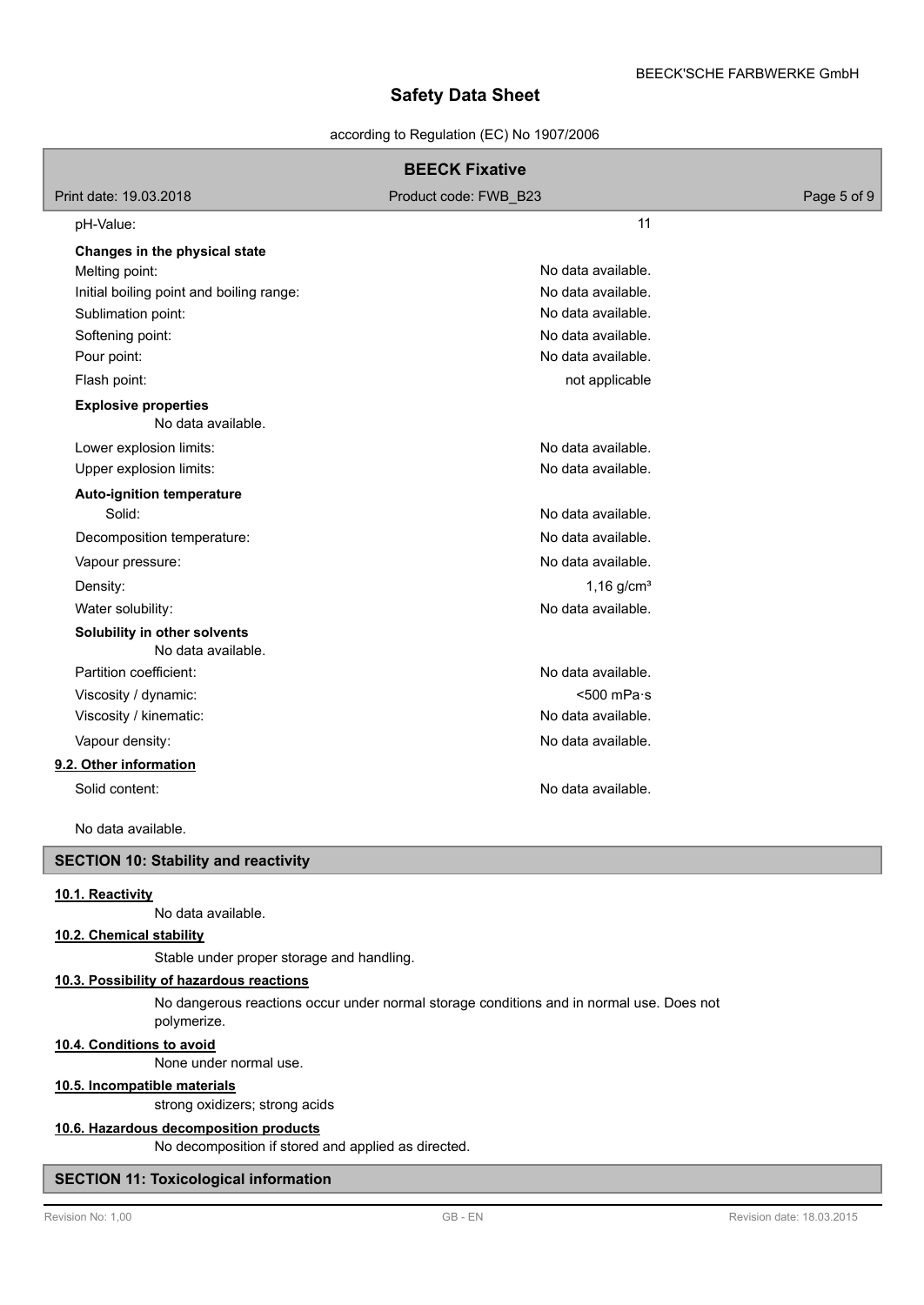according to Regulation (EC) No 1907/2006

## **BEECK Fixative**

Print date: 19.03.2018 **Product code: FWB\_B23** Page 6 of 9

# **11.1. Information on toxicological effects**

## **Toxicocinetics, metabolism and distribution**

No data available.

# **Acute toxicity**

No data is available on the product itself.

| <b>CAS No</b> | <b>I</b> Chemical name                                     |        |              |                 |                 |
|---------------|------------------------------------------------------------|--------|--------------|-----------------|-----------------|
|               | <b>IExposure routes</b>                                    | Method | Dose         | <b>S</b> pecies | <b>I</b> Source |
| 1312-76-1     | Silicic acid, potassium salt; Molar ratios $>$ 3.2 (< 40%) |        |              |                 |                 |
|               | loral                                                      | LD50   | > 2000 mg/kg | <b>IRat</b>     |                 |

#### **Irritation and corrosivity**

May cause eye/skin irritation.

#### **Sensitising effects**

No data available.

#### **STOT-single exposure**

No data available.

## **Severe effects after repeated or prolonged exposure**

No data available.

#### **Carcinogenic/mutagenic/toxic effects for reproduction**

No data available.

**Aspiration hazard**

No data available.

## **Specific effects in experiment on an animal**

No data available.

### **SECTION 12: Ecological information**

#### **12.1. Toxicity**

No data is available on the product itself.

**12.2. Persistence and degradability**

No data available.

# **12.3. Bioaccumulative potential**

No data available.

# **12.4. Mobility in soil**

No data available.

**12.5. Results of PBT and vPvB assessment**

No data available.

# **12.6. Other adverse effects**

No data available.

#### **Further information**

Do not flush into surface water or sanitary sewer system. Do not allow material to contaminate ground water system.

# **SECTION 13: Disposal considerations**

#### **13.1. Waste treatment methods**

# **Advice on disposal**

Disposal in accordance with the official regulations. Do not flush into surface water or sanitary sewer system. Offer surplus and non-recyclable solutions to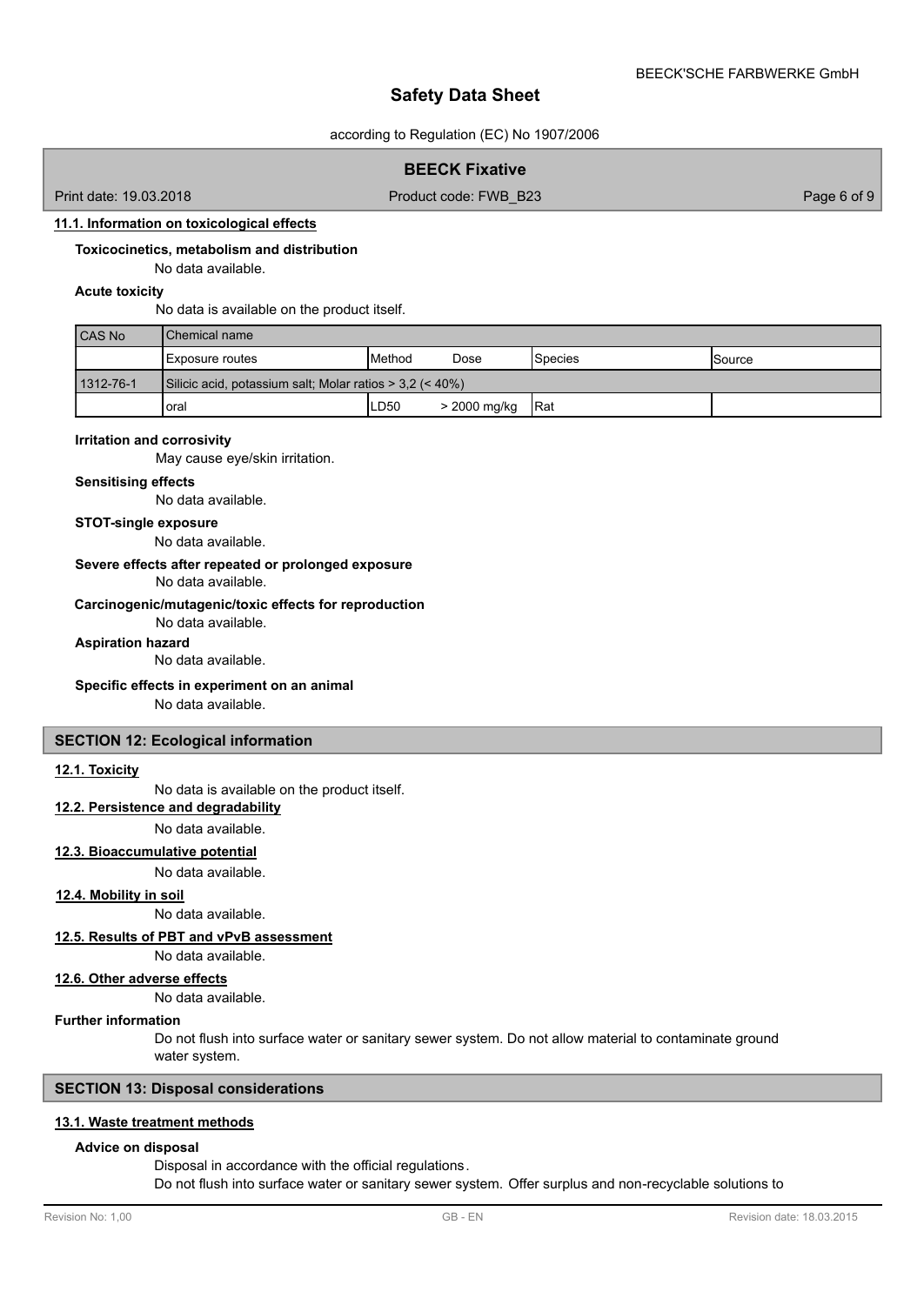according to Regulation (EC) No 1907/2006

|                                   |                                                                                                                                                                                                                                                                                                                                                         | <b>BEECK Fixative</b>                                                                                                                                                                                                                                          |             |  |
|-----------------------------------|---------------------------------------------------------------------------------------------------------------------------------------------------------------------------------------------------------------------------------------------------------------------------------------------------------------------------------------------------------|----------------------------------------------------------------------------------------------------------------------------------------------------------------------------------------------------------------------------------------------------------------|-------------|--|
| Print date: 19.03.2018            |                                                                                                                                                                                                                                                                                                                                                         | Product code: FWB B23                                                                                                                                                                                                                                          | Page 7 of 9 |  |
|                                   | a licensed disposal company.                                                                                                                                                                                                                                                                                                                            |                                                                                                                                                                                                                                                                |             |  |
| 080112                            | Waste disposal number of waste from residues/unused products<br>WASTES FROM THE MANUFACTURE, FORMULATION, SUPPLY AND USE (MFSU) OF COATINGS<br>(PAINTS, VARNISHES AND VITREOUS ENAMELS), ADHESIVES, SEALANTS AND PRINTING INKS;<br>wastes from MFSU and removal of paint and varnish; waste paint and varnish other than those<br>mentioned in 08 01 11 |                                                                                                                                                                                                                                                                |             |  |
| 080112                            | Waste disposal number of used product<br>mentioned in 08 01 11                                                                                                                                                                                                                                                                                          | WASTES FROM THE MANUFACTURE, FORMULATION, SUPPLY AND USE (MFSU) OF COATINGS<br>(PAINTS, VARNISHES AND VITREOUS ENAMELS), ADHESIVES, SEALANTS AND PRINTING INKS;<br>wastes from MFSU and removal of paint and varnish; waste paint and varnish other than those |             |  |
|                                   | <b>Contaminated packaging</b><br>Regulations 1991.                                                                                                                                                                                                                                                                                                      | Packaging can be sent for recycling after being emptied and cleaned. If recycling is not practicable,<br>dispose of in compliance with the official regulations and the Environmental Protection (Duty of Care)                                                |             |  |
|                                   | <b>SECTION 14: Transport information</b>                                                                                                                                                                                                                                                                                                                |                                                                                                                                                                                                                                                                |             |  |
| Land transport (ADR/RID)          |                                                                                                                                                                                                                                                                                                                                                         |                                                                                                                                                                                                                                                                |             |  |
|                                   |                                                                                                                                                                                                                                                                                                                                                         |                                                                                                                                                                                                                                                                |             |  |
| 14.1. UN number:                  |                                                                                                                                                                                                                                                                                                                                                         | not regulated                                                                                                                                                                                                                                                  |             |  |
|                                   | 14.3. Transport hazard class(es):                                                                                                                                                                                                                                                                                                                       | not regulated                                                                                                                                                                                                                                                  |             |  |
| 14.4. Packing group:              |                                                                                                                                                                                                                                                                                                                                                         | not regulated                                                                                                                                                                                                                                                  |             |  |
| Hazard label:                     |                                                                                                                                                                                                                                                                                                                                                         | n.d.a.                                                                                                                                                                                                                                                         |             |  |
|                                   |                                                                                                                                                                                                                                                                                                                                                         |                                                                                                                                                                                                                                                                |             |  |
| Classification code:              |                                                                                                                                                                                                                                                                                                                                                         | n.d.a.                                                                                                                                                                                                                                                         |             |  |
| <b>Special Provisions:</b>        |                                                                                                                                                                                                                                                                                                                                                         | n.d.a.                                                                                                                                                                                                                                                         |             |  |
| Limited quantity:                 |                                                                                                                                                                                                                                                                                                                                                         | n.d.a.                                                                                                                                                                                                                                                         |             |  |
| Transport category:<br>Hazard No: |                                                                                                                                                                                                                                                                                                                                                         | n.d.a.                                                                                                                                                                                                                                                         |             |  |
|                                   | Tunnel restriction code:                                                                                                                                                                                                                                                                                                                                | n.d.a.                                                                                                                                                                                                                                                         |             |  |
|                                   | Other applicable information (land transport)                                                                                                                                                                                                                                                                                                           |                                                                                                                                                                                                                                                                |             |  |
|                                   |                                                                                                                                                                                                                                                                                                                                                         | Not classified as dangerous regarding transport regulations.                                                                                                                                                                                                   |             |  |
|                                   | Inland waterways transport (ADN)                                                                                                                                                                                                                                                                                                                        |                                                                                                                                                                                                                                                                |             |  |
| 14.1. UN number:                  |                                                                                                                                                                                                                                                                                                                                                         | not regulated                                                                                                                                                                                                                                                  |             |  |
|                                   | 14.2. UN proper shipping name:                                                                                                                                                                                                                                                                                                                          | not regulated                                                                                                                                                                                                                                                  |             |  |
|                                   | 14.3. Transport hazard class(es):                                                                                                                                                                                                                                                                                                                       | not regulated                                                                                                                                                                                                                                                  |             |  |
| 14.4. Packing group:              |                                                                                                                                                                                                                                                                                                                                                         | not regulated                                                                                                                                                                                                                                                  |             |  |
| Hazard label:                     |                                                                                                                                                                                                                                                                                                                                                         | n.d.a.                                                                                                                                                                                                                                                         |             |  |
|                                   |                                                                                                                                                                                                                                                                                                                                                         |                                                                                                                                                                                                                                                                |             |  |
| Classification code:              |                                                                                                                                                                                                                                                                                                                                                         | n.d.a.                                                                                                                                                                                                                                                         |             |  |
| <b>Special Provisions:</b>        |                                                                                                                                                                                                                                                                                                                                                         | n.d.a.                                                                                                                                                                                                                                                         |             |  |
| Limited quantity:                 |                                                                                                                                                                                                                                                                                                                                                         | n.d.a.                                                                                                                                                                                                                                                         |             |  |
|                                   | Other applicable information (inland waterways transport)                                                                                                                                                                                                                                                                                               |                                                                                                                                                                                                                                                                |             |  |

Not classified as dangerous regarding transport regulations.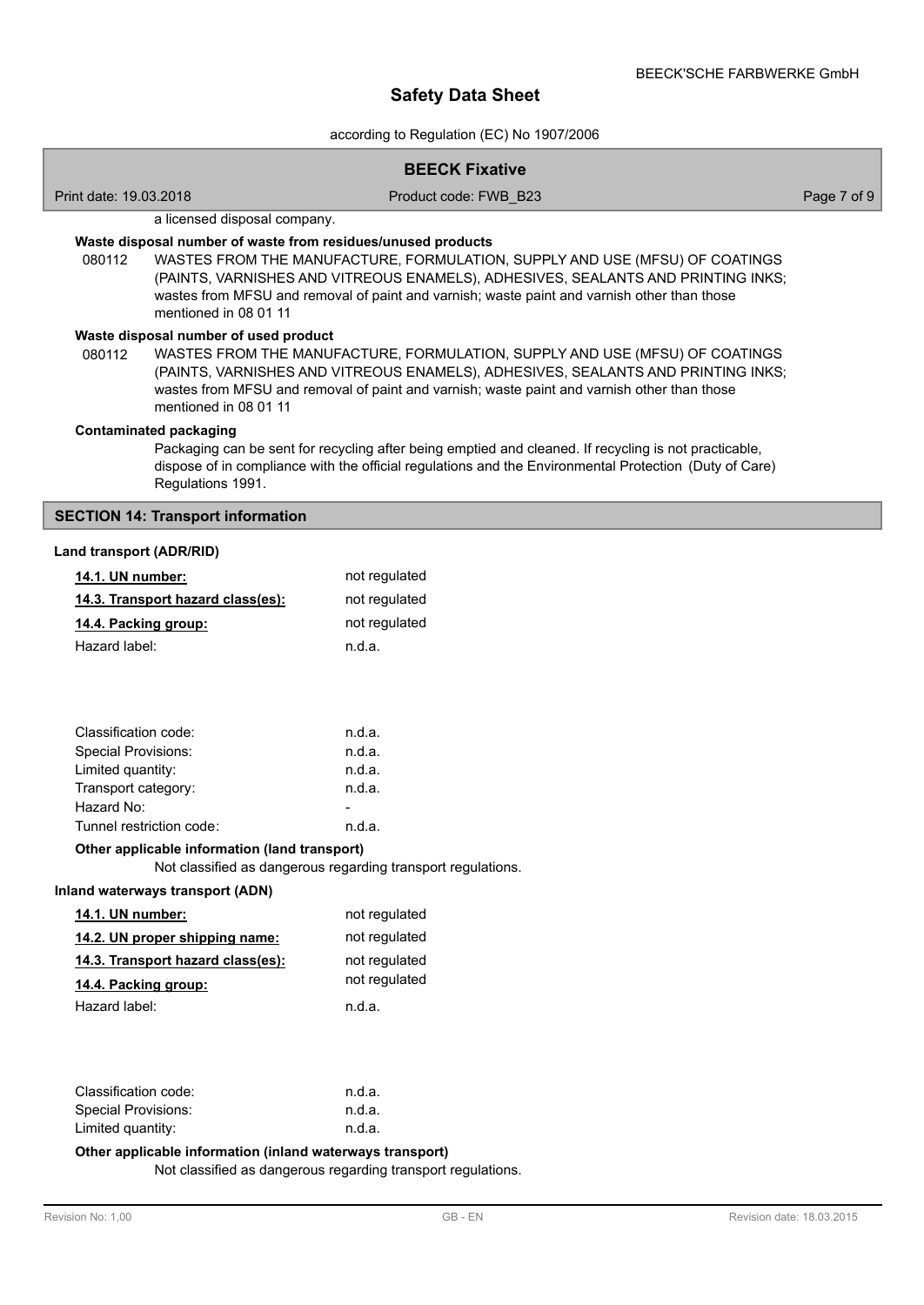according to Regulation (EC) No 1907/2006

| <b>BEECK Fixative</b>                                                                                                                                                                                                                                                                                                                                                                                                                                                                                                        |                                                                                                                                                        |             |  |  |
|------------------------------------------------------------------------------------------------------------------------------------------------------------------------------------------------------------------------------------------------------------------------------------------------------------------------------------------------------------------------------------------------------------------------------------------------------------------------------------------------------------------------------|--------------------------------------------------------------------------------------------------------------------------------------------------------|-------------|--|--|
| Print date: 19.03.2018                                                                                                                                                                                                                                                                                                                                                                                                                                                                                                       | Product code: FWB B23                                                                                                                                  | Page 8 of 9 |  |  |
| <b>Marine transport (IMDG)</b>                                                                                                                                                                                                                                                                                                                                                                                                                                                                                               |                                                                                                                                                        |             |  |  |
| 14.1. UN number:                                                                                                                                                                                                                                                                                                                                                                                                                                                                                                             | not regulated                                                                                                                                          |             |  |  |
| 14.2. UN proper shipping name:                                                                                                                                                                                                                                                                                                                                                                                                                                                                                               | not regulated                                                                                                                                          |             |  |  |
| 14.3. Transport hazard class(es):                                                                                                                                                                                                                                                                                                                                                                                                                                                                                            | not regulated                                                                                                                                          |             |  |  |
| 14.4. Packing group:                                                                                                                                                                                                                                                                                                                                                                                                                                                                                                         | n.d.a.                                                                                                                                                 |             |  |  |
| Hazard label:                                                                                                                                                                                                                                                                                                                                                                                                                                                                                                                | n.d.a.                                                                                                                                                 |             |  |  |
| Marine pollutant:                                                                                                                                                                                                                                                                                                                                                                                                                                                                                                            | n.d.a                                                                                                                                                  |             |  |  |
| Special Provisions:<br>Limited quantity:                                                                                                                                                                                                                                                                                                                                                                                                                                                                                     | n.d.a.<br>n.d.a.                                                                                                                                       |             |  |  |
| Excepted quantity:                                                                                                                                                                                                                                                                                                                                                                                                                                                                                                           | n.d.a.                                                                                                                                                 |             |  |  |
| EmS:                                                                                                                                                                                                                                                                                                                                                                                                                                                                                                                         | n.d.a.                                                                                                                                                 |             |  |  |
| Other applicable information (marine transport)                                                                                                                                                                                                                                                                                                                                                                                                                                                                              | Not classified as dangerous regarding transport regulations.                                                                                           |             |  |  |
| Air transport (ICAO)                                                                                                                                                                                                                                                                                                                                                                                                                                                                                                         |                                                                                                                                                        |             |  |  |
| 14.1. UN number:                                                                                                                                                                                                                                                                                                                                                                                                                                                                                                             | not restricted                                                                                                                                         |             |  |  |
| 14.2. UN proper shipping name:                                                                                                                                                                                                                                                                                                                                                                                                                                                                                               | not restricted                                                                                                                                         |             |  |  |
| 14.3. Transport hazard class(es):                                                                                                                                                                                                                                                                                                                                                                                                                                                                                            | not restricted                                                                                                                                         |             |  |  |
| 14.4. Packing group:                                                                                                                                                                                                                                                                                                                                                                                                                                                                                                         | n.d.a.                                                                                                                                                 |             |  |  |
| Hazard label:                                                                                                                                                                                                                                                                                                                                                                                                                                                                                                                | n.d.a.                                                                                                                                                 |             |  |  |
| <b>Special Provisions:</b><br>Limited quantity Passenger:<br>Passenger LQ:<br>Excepted quantity:<br>IATA-packing instructions - Passenger:<br>IATA-max. quantity - Passenger:<br>IATA-packing instructions - Cargo:<br>IATA-max. quantity - Cargo:<br>Other applicable information (air transport)<br>Danger releasing substance:<br>14.6. Special precautions for user<br>not applicable<br>14.7. Transport in bulk according to Annex II of MARPOL73/78 and the IBC Code<br>not applicable<br>Other applicable information | n.d.a.<br>n.d.a.<br>n.d.a.<br>n.d.a.<br>n.d.a.<br>n.d.a.<br>n.d.a.<br>n.d.a.<br>Not classified as dangerous regarding transport regulations.<br>n.d.a. |             |  |  |
| None.                                                                                                                                                                                                                                                                                                                                                                                                                                                                                                                        |                                                                                                                                                        |             |  |  |
| <b>SECTION 15: Regulatory information</b>                                                                                                                                                                                                                                                                                                                                                                                                                                                                                    |                                                                                                                                                        |             |  |  |
| 15.1. Safety, health and environmental regulations/legislation specific for the substance or mixture<br>EU regulatory information                                                                                                                                                                                                                                                                                                                                                                                            |                                                                                                                                                        |             |  |  |